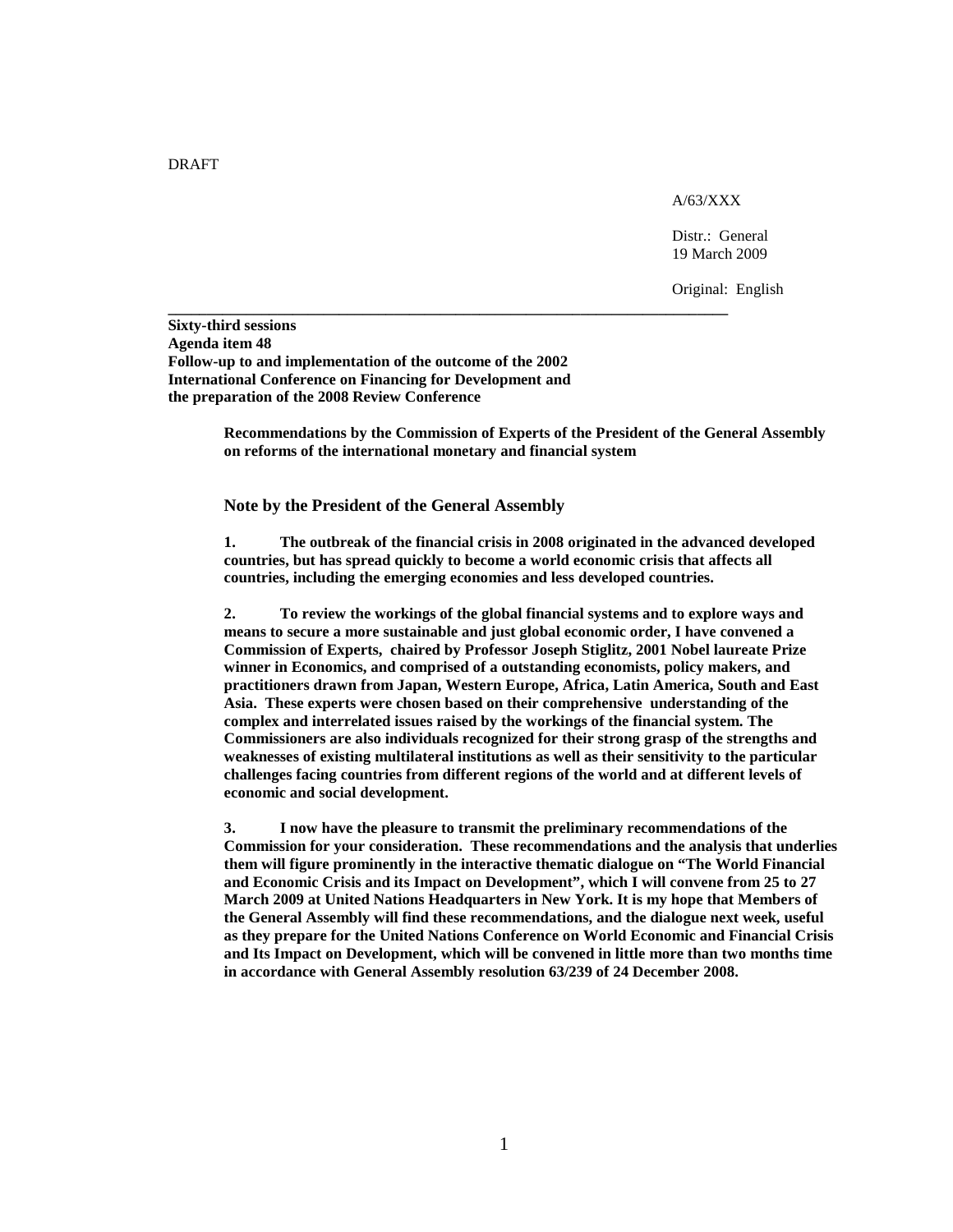## **THE COMMISSION OF EXPERTS ON REFORMS OF THE INTERNATIONAL MONETARY AND FINANCIAL SYSTEM**

### **Recommendations 19 March 2009**

## **I. Preamble**

- 1. The rapid spread of financial crisis from a small number of developed countries to engulf the global economy provides tangible evidence that the international trade and financial system needs to be profoundly reformed to meet the needs and changed conditions of the  $21<sup>st</sup>$  century. Past economic crises have had a disproportionate adverse impact on the poor, who are least able to bear these costs and that can have consequences long after the crisis is over.
- 2. While it is important to deal with the structural changes to adapt the international system to prevent future crisis, this cannot be achieved without significant measures to promote recovery from the current crisis whose impact may be even worse than in the past. The International Labour Organization estimates that the rise in unemployment in 2009 compared to 2007 of 30 million could reach more than 50 million if conditions continue to deteriorate. Some 200 million people, mostly in developing economies, could be pushed into poverty if rapid action is not taken to counter the impact of the crisis on developing countries. Even in some advanced industrial countries, millions of households are faced with the threat of losing their homes and access to health care, while economic insecurity and anxiety is increasing among the elderly as they lose their life-time savings in the collapse of asset prices.
- 3. The welfare of developed and developing countries is mutually interdependent in an increasingly integrated world economy. *Short term measures to stabilize the current situation must ensure the protection of the world's poor, while long term measures to make another recurrence less likely must ensure sustainable financing to strengthen the policy response of developing countries.* Without a truly inclusive response, recognizing the importance of all countries in the reform process, global economic stability cannot be restored, and economic growth, as well as poverty reduction worldwide will be threatened.
- 4. This inclusive global response will require the participation of the entire international community; it must encompass more than the G-7 or G-8 or G-20, but the representatives of the entire planet, from the G-192. It was to respond to this need that the President of the General Assembly created the present Commission of Experts to address the measures needed to meet the crisis and recommend longer term reforms. Recognising work being undertaken by the G-8 and the G-20, and other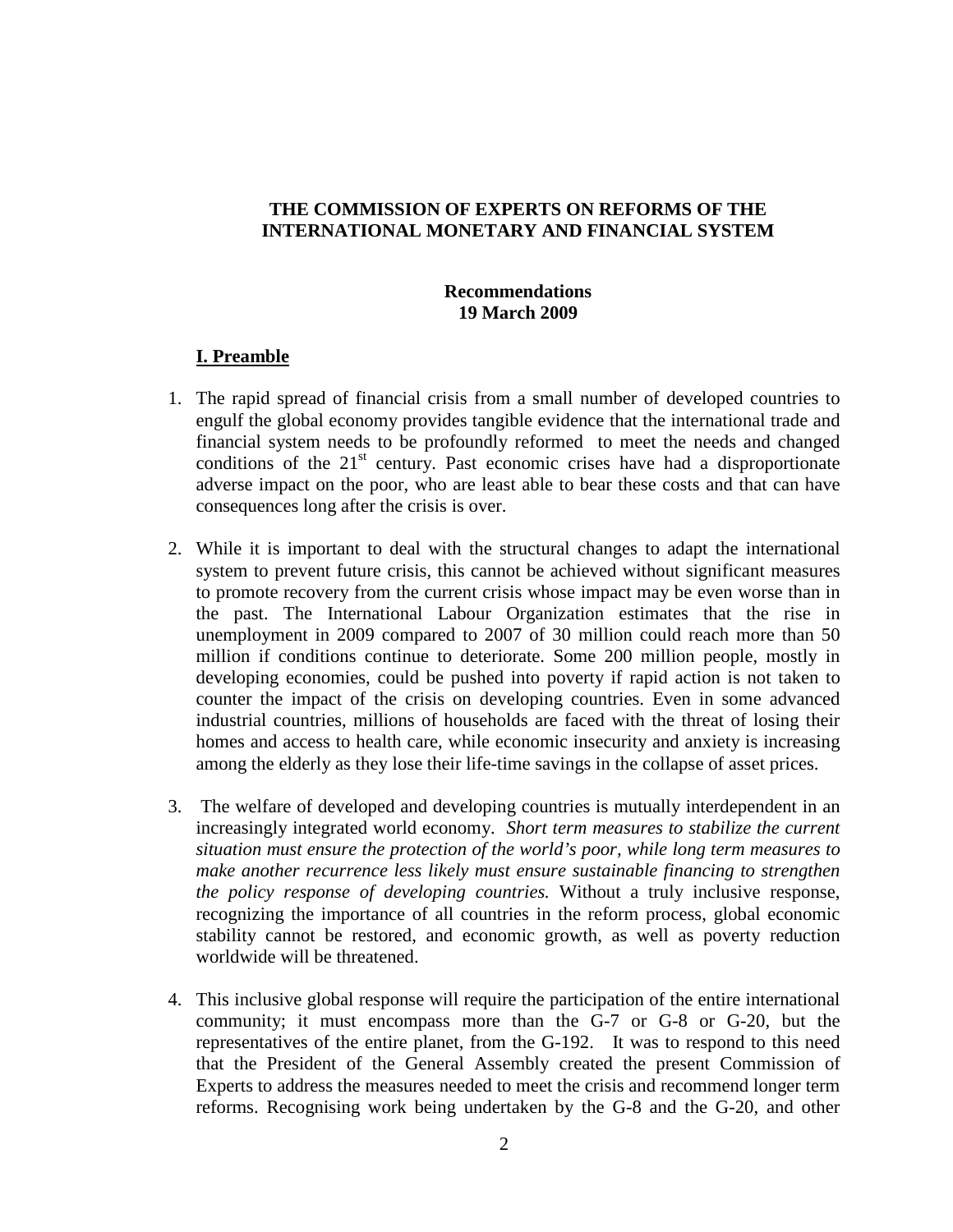bodies, the Commission sees its own work as complementary, seeking to focus on impacts of the crisis and responses to the crisis on poverty and development.

5. Reform of the International system must have as its goal the better functioning of the world economic system for the global good. This entails simultaneously pursuing long term objectives, such as sustainable and equitable growth, the creation of employment in accordance with the "decent work" concept, the responsible use of natural resources, and reduction of greenhouse gas emissions, and more immediate concerns, including addressing the challenges posed by the food and financial crises. As the world focuses on the exigencies of the moment the long standing commitments to the achievement of the Millennium Development Goals and protecting the world against the threat of climate change must remain the overarching priorities; indeed, appropriately designed global reform should provide an opportunity to accelerate progress toward meeting these goals.

# **II. Responding to the Global Financial Crisis**

- 6. Sustainable responses to the crisis require identifying the factors underlying the crisis and its rapid spread around the world. Loose monetary policy, inadequate regulation and lax supervision interacted to create financial instability. The results were manifest in the large global imbalances whose disorderly unwinding in the absence of prompt countercyclical measures may aggravate the crisis.
- 7. Part of the reason for inadequate regulation was an inadequate appreciation of the limits of markets—what economists call "market failures." While such failures arise in many markets, they are particularly important in financial markets and can have disproportionately large consequences as they spill over into "real" economic activity.
- 8. The conduct of monetary policy can be traced in part to an attempt to offset an insufficiency of global aggregate demand, aggravated by increasing income inequality within most countries. Monetary conditions were also influenced by the accumulation of foreign exchange reserves by some emerging market countries seeking protection from global instability and onerous conditions traditionally attached to assistance from the multilateral financial institutions.
- 9. The current crisis reflects problems that go beyond the conduct of monetary policy and regulation of the financial sector. It also involves deeper inadequacies in areas such as corporate governance and competition policies. Many of these failings, in turn, have been supported by a flawed understanding of the functioning of markets, which also contributed to the recent drive towards financial deregulation. These views have been the basis for the design of policies advocated by some of the international economic institutions, and for much of the architecture of globalization.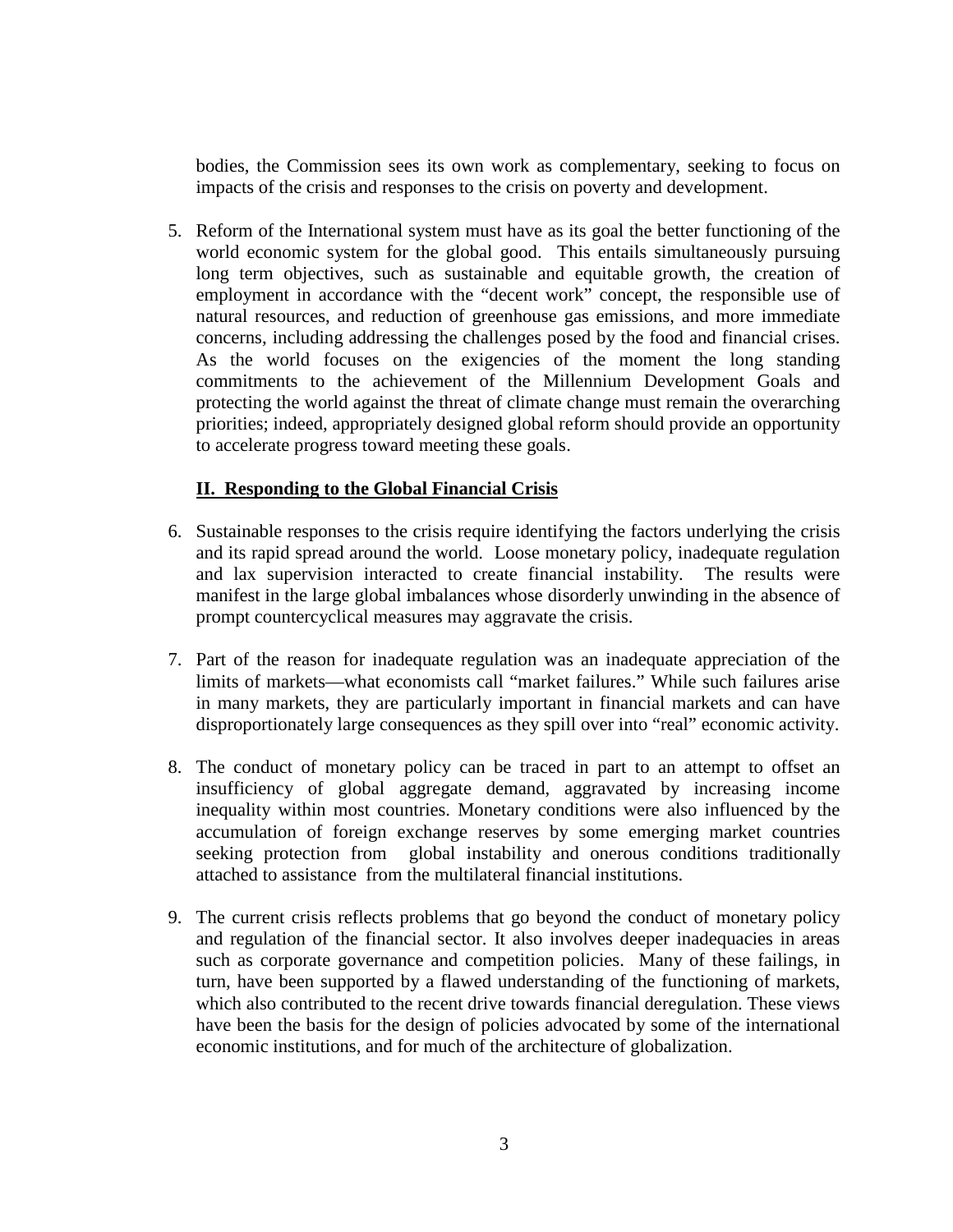- 10. More generally, the current crisis has exposed deficiencies in the policies of some national authorities and international institutions based on previously fashionable economic doctrines, which held that unfettered markets are, on their own, quickly self-correcting and efficient. Globalization too was constructed on these flawed hypotheses; and while it has brought benefits to many, it has also enabled defects in one economic system to spread quickly around the world, bringing recessions and impoverization even to developing countries that have developed good regulatory frameworks, created effective monetary institutions, and succeeded in implementing sound fiscal policies.
- 11. The Principles and Recommendations outlined in this Report seek to address the underlying problems. They focus both on feasible interim steps that can and should be taken immediately, and the deeper medium and longer term reforms that are necessary if we are to make another such crises less likely, and if we are to strengthen the international community's capacity to respond to a crisis, should one occur.
- 12. In analyzing appropriate national and global responses to the crisis, the Commission noted the following principles:
- 13. Failure to act quickly to address the global economic downturn inevitably would increase its depth and duration and the eventual cost of creating a more balanced robust recovery.
- 14. In a globally integrated world, the actions of any one country have effects on others. Too often these *externalities* are not taken into account in national policy decisions. Developed countries in particular need to be aware of the adverse consequences of these externalities, and developing countries need frameworks to help protect themselves from regulatory and macro-economic failures in systemically significant countries.
- 15. Developing countries should have expanded scope to implement policies and create institutions that will allow them to implement appropriate counter-cyclical policies.
- 16. Advanced industrial countries should observe their pledges not to undertake *protectionist* actions, and even more importantly insure that stimulus packages and recovery programs do not further distort the economic playing field and further increase global imbalances.
- 17. Measures to restore domestic financial markets in developed countries through *subsidies* to financial institutions have been accompanied by a sharp reduction in flows of capital to developing countries. It is important to ensure that these measures do not create a new form of financial protectionism. Financial subsidies can be just as detrimental to the efficiency of a free and fair trading system as tariffs. Indeed, they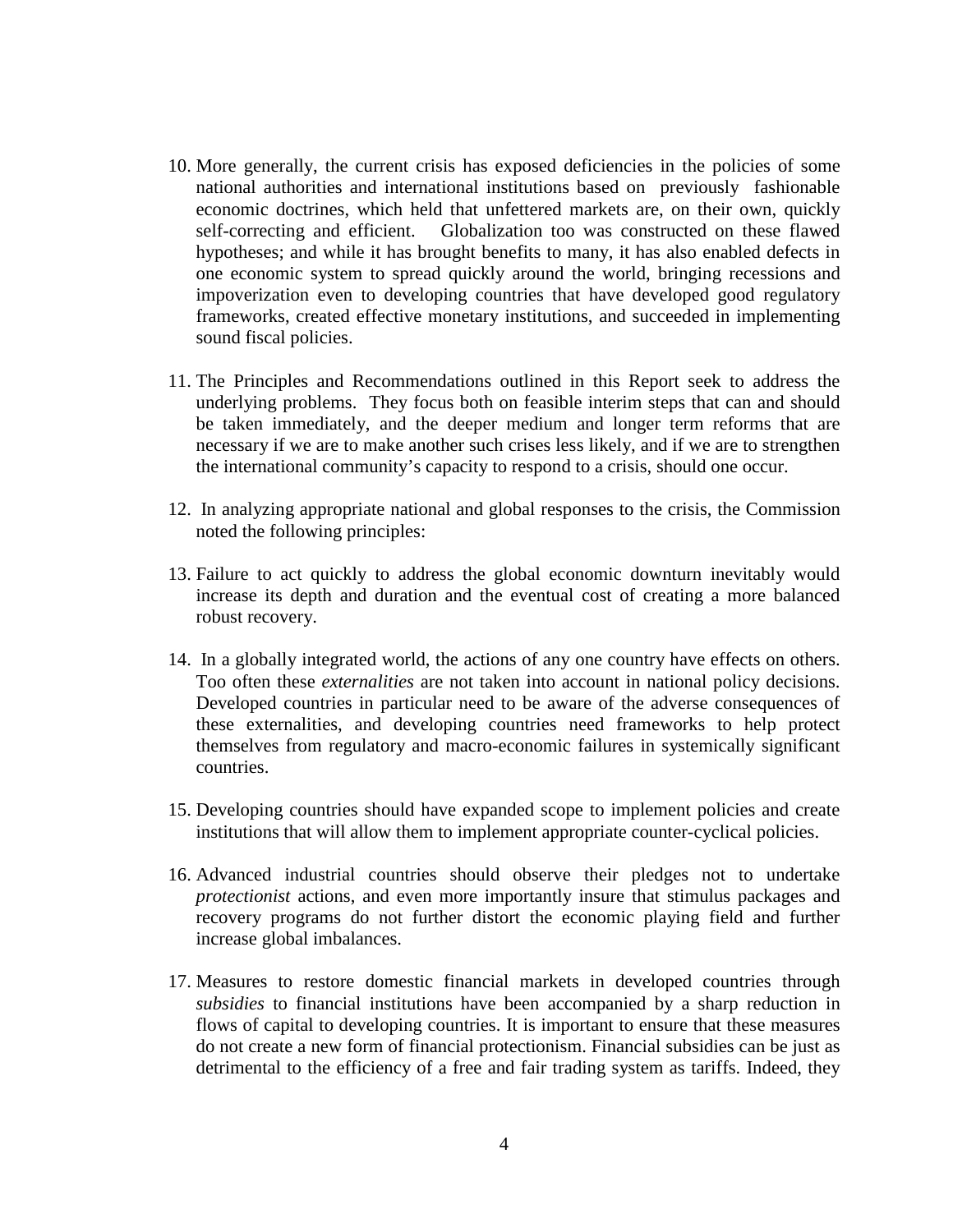may be far more inequitable, because rich countries have more resources to support subsidies.

- 18. Greater transparency on the part of all parties in responding to the crisis is necessary. More generally, democratic principles, including inclusive participation in decision making, should be strengthened and respected.
- 19. The crisis is, in part, a result of excesses in deregulation of financial markets and in international trade. Restoring the global economy to health will require restoring a balance between the role of the market and the role of the state.
- 20. In responding to this crisis, it is imperative that actions to improve conditions in the short term do not result in structural changes which increase instability or reduce growth in future.
- 21. It is essential that governments undertake reforms that address some of the underlying factors that contributed to the current economic crisis if the world is to emerge from the crisis into sustainable, balanced growth. It is not enough simply to return to the status quo *ex ante.*
- 22. Appropriately designed short run measures may be complementary to long term goals, especially those related to climate change and the environment.

#### **III. Immediate Measures**

- 23. The current crisis must be met with rapid and effective measures, but it must also lay the basis for the long-run reforms that will be necessary if we are to have a more stable and more prosperous global economy and avoid future global crises.
- 24. Ten immediate measures are essential for global recovery.

## **1. All developed countries should take strong, coordinated, and effective actions to stimulate their economies***.*

- 25. Stimulus should be timely, have large "multipliers," help address the strains posed by the economic downturn on the poor, help address long run problems and prevent instability. While the decision on stimulus is national, it should be judged on its *global impacts;* if each country looks only at the national benefits versus costs, e.g. an increased national debt, the size of the global stimulus will be too small, spending will be distorted, and the global impact will be eviscerated.
- 26. *National stimulus packages should thus include spending measures to be undertaken in developing countries to offset the impact of the decline in world trade and financial market disintermediation. Industrialised countries should thus dedicate 1.0 per cent*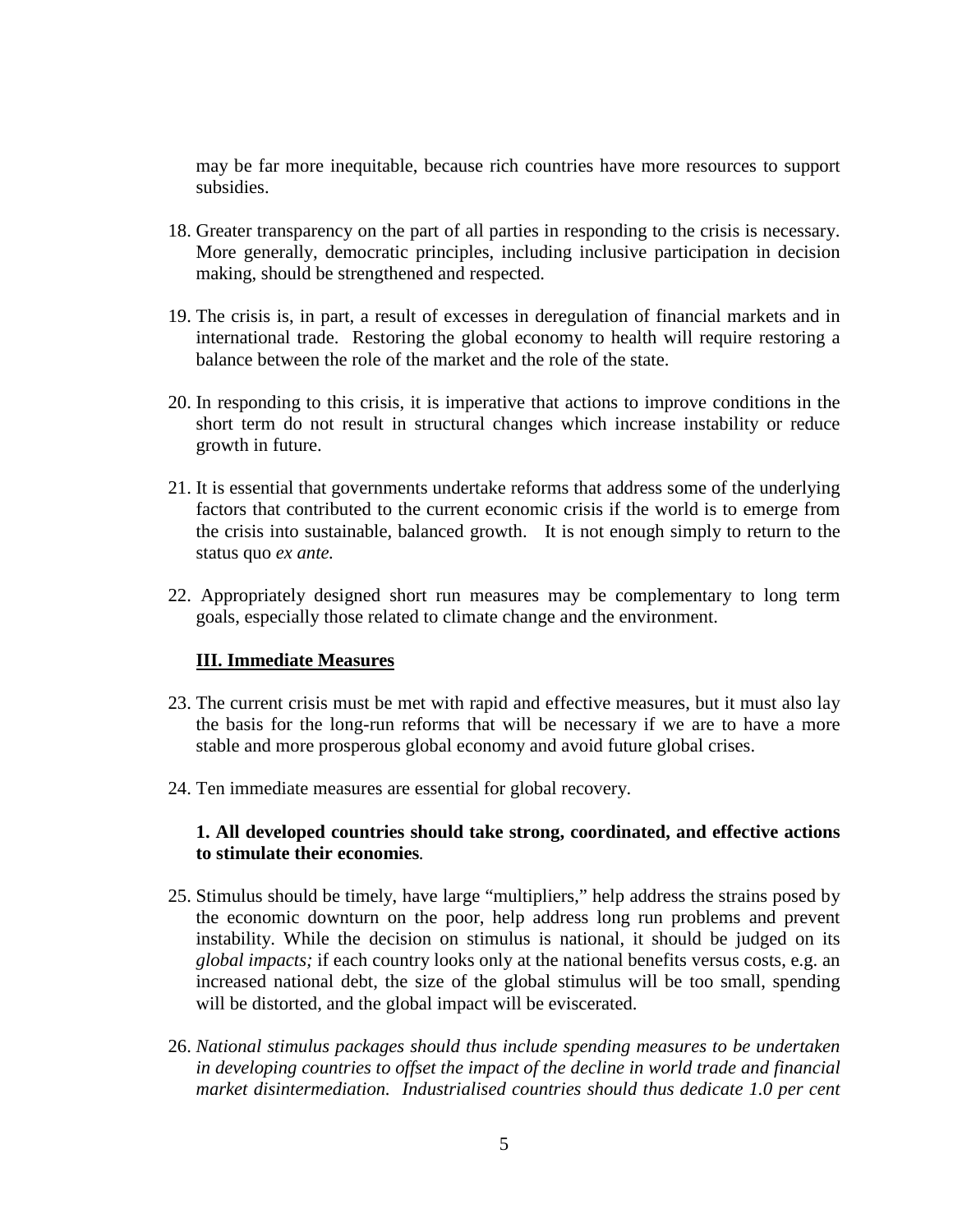*of their stimulus packages, in addition to traditional official development assistance commitments.*

## **2**. **Developing countries need additional funding**

- 27. More permanent and stable sources of funding for developing countries (See Section IV.10 below) that could be activated quickly and are not subject to inappropriate conditionality are necessary. Indeed, additional funding would be required just to offset the imbalances and inequities created by the massive stimulus and bail-out measures introduced in advanced industrialised countries. Such funding could be provided by an issuance of Special Drawing Rights approved by the IMF Board in September 1997 through the proposed Fourth Amendment of the Articles of Agreement to double cumulative SDR allocations to SDR 42.8 billion and through the issuance of additional SDRs through standard procedures.
- 28. In addition regional efforts to augment liquidity should be supported. For instance, extension of liquidity support under the Chiang Mai initiative without an IMF program requirement should be given immediate consideration. Regional cooperation arrangements can be particularly effective because of a greater recognition of crossborder externalities and greater sensitivities to the distinctive conditions in neighbouring countries.
- 29. These additional sources of funding should be in addition to traditional official development assistance. Failure to maintain the levels of official assistance will have long-term effects. There will be an increase in poverty and malnutrition and the education of many young people will be interrupted, with life-long effects. The sense of global social solidarity will be impaired, making agreement on key global issues, such as responding to the challenges of climate change, more difficult. Failure to provide such assistance can be counterproductive even in a more narrow sense: it can impair the global recovery.
- 30. *Developed countries must make a renewed effort to meet the commitments made in the Millennium Declaration, the Monterrey Consensus, the 2005 Global Summit, and the Doha Declaration by 2015.*

# **3**. **Mobilizing Additional Development Funds by the Creation of a New Credit Facility**

- 31. The creation of a new credit facility is thus a matter of urgency. If such a facility could be created in a timely way, it could be a major vehicle for the disbursement of the requisite additional funding.
- 32. Given the need for rapid response, the new credit facility might be more quickly established under the umbrella of existing institutions, such as the World Bank, where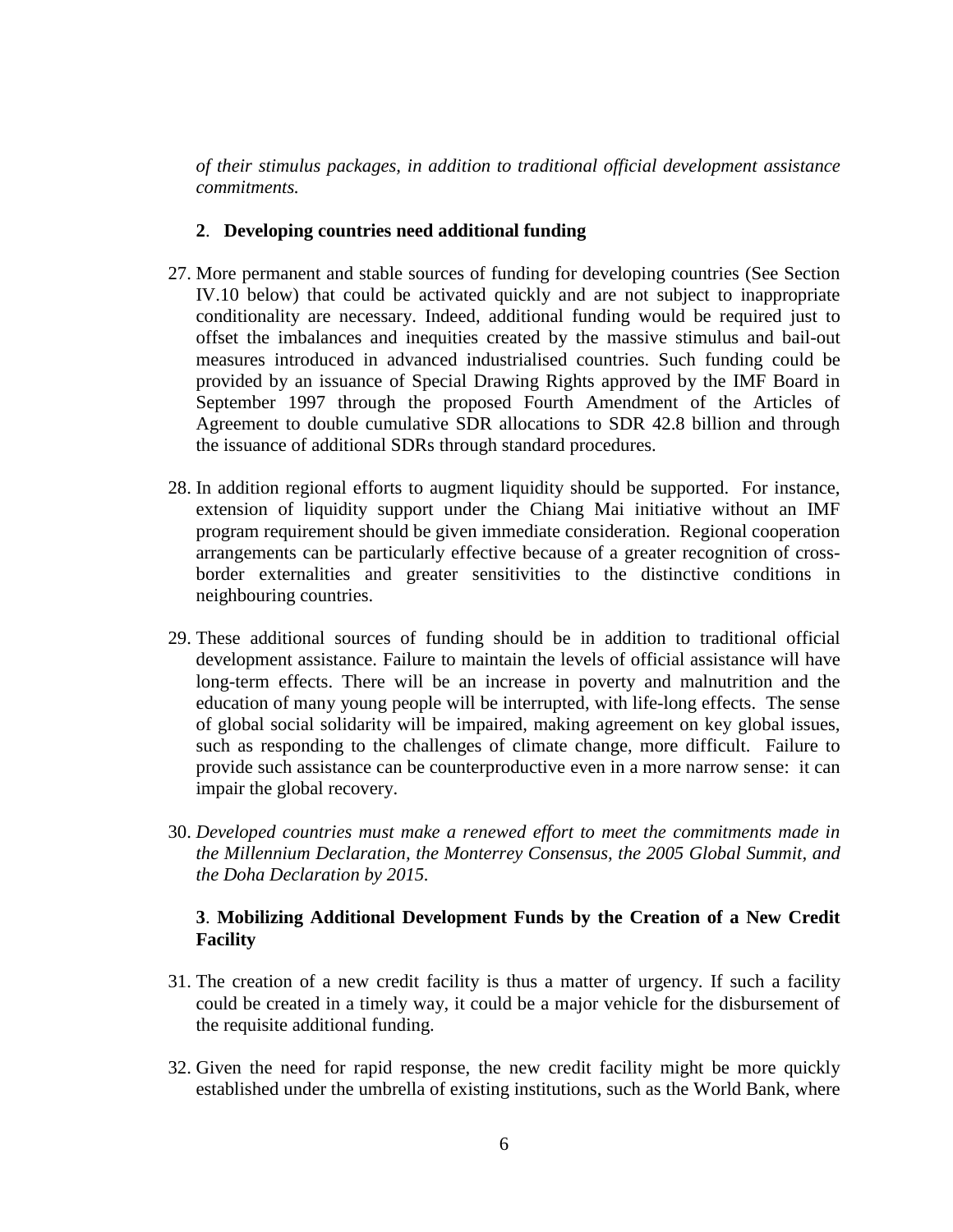efforts are underway to remedy existing inadequacies in governance and lending practices, or in Regional Development Banks where developing countries have more equitable representation.

- 33. Or alternative institutional arrangements that create competition amongst institutions providing financial assistance might be envisaged. Such competition might not only increase the efficiency of disbursement, but also reduce the application of procyclical conditionality linked to financial support.
- 34. Whatever form is chosen, the new facility should have governance more reflective of democratic principles, with strong representation of developing countries and those countries contributing to the facility. These new governance arrangements might provide lessons for the reform of existing institutions.
- 35. Administration of the Facility could be done by staff seconded from existing multilateral financial institutions or central banks. The new facility could draw upon financial contributions from all countries. It could leverage any equity funds contributed by borrowing, including on the market or from those with large reserves or Sovereign Wealth Funds. Its ability to borrow could be enhanced through guarantees provided by governments, especially those of the advanced industrial countries. These alternative arrangements should be seen as a complement to expanded financial support from existing institutions,

#### **4. Developing Countries need more policy space**

36. There are asymmetries in global economic policies—countercyclical policies are pursued by developed countries, while most developing countries are encouraged or induced to pursue pro-cyclical policies. While this is partly due to the lack of resources to pursue countercyclical policies, it is also due to misguided policy recommendations from international financial institutions. Conditionality attached to official lending and support for international financial institutions has often required developing countries to adopt the kinds of monetary and regulatory policies which contributed to the current crisis. In addition, these conditionalities contribute to global asymmetries, disadvantage developing countries relative to the developed, and undermine incentives for developing countries to seek support funding, contributing to global economic weakness. While the IMF initiatives to reduce conditionalities are to be commended, they might be insufficient, while in many cases countries are still required to introduce pro-cyclical policies.

## **5. The lack of coherence between policies governing trade and finance must be rectified.**

37. Policy space is circumscribed not only by a lack of resources, but also by international agreements and by the conditionalities that often accompany assistance.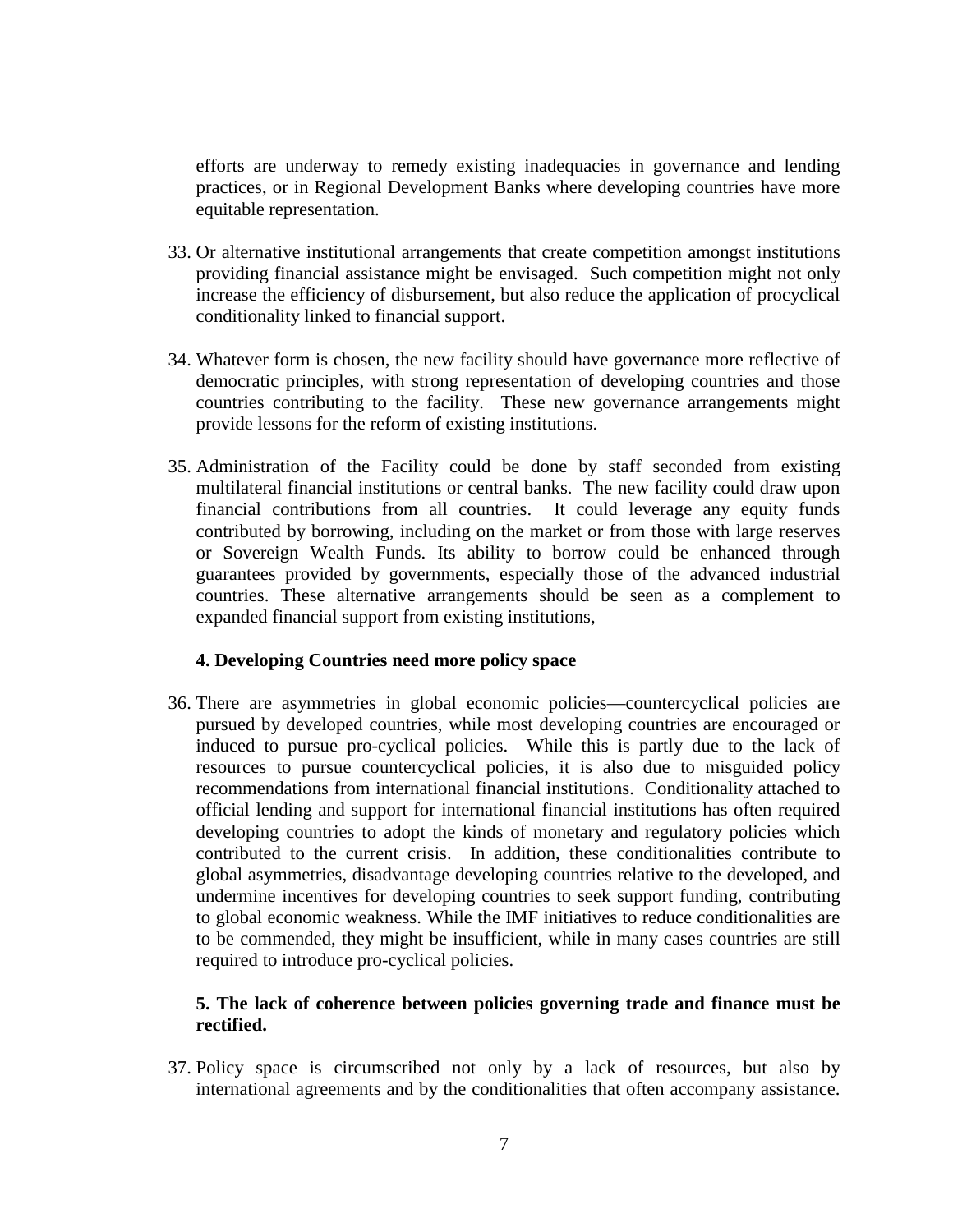*Many* bilateral and multilateral trade agreements contain commitments that circumscribe the ability of countries to respond to the current crisis with appropriate regulatory, structural, and macro-economic reforms and rescue packages, and may have exposed them unnecessarily to the contagion from the failures elsewhere in the global economic system. *Developing countries especially need policy frameworks that can help protect them from regulatory and macro-economic failures in systemically significant countries.* Developing countries have had imposed on them not only deregulation policies akin to those that are now recognized as having played a role in the onset of the crisis, but also have faced restrictions on their ability to manage their capital account and financial systems (e.g. as a result of financial and capital market liberalization policies); these policies are now exacting a heavy toll on many developing countries.

#### **6. Crisis response must avoid protectionism**

38. Overt protectionism includes tariffs and domestic restrictions on procurement contained in some stimulus packages. Because of complex provisions and coverage of international trade agreements, seemingly "symmetric" provisions (e.g. exceptions of the application of provisions to countries covered by particular WTO or other international agreements) can have markedly asymmetric effects. Subsidies, implicit and explicit, can, as has been noted, be just as distorting to open and fair trade. There may, in some cases, be pressure for banks receiving large amounts of government assistance to focus on lending domestically. While the temptation that gives rise to such measures is understandable, efforts need to be made to finance additional support to developing countries to mitigate the impact of the crisis as well as of both open and hidden subsidies (i.e. state assistance through lending programs and guarantees) in order to avoid further distortions.

#### **7. Opening advanced country markets to least developed countries' exports**

39. While a successful completion of the Doha trade round would be welcome, its impact on the crisis and its development dimension are still unclear (see IV.9, below). There are, however, a number of measures that have already been agreed in multilateral trade negotiations which could be implemented rapidly to support developing countries impacted by the crisis. These include implementation of dutyfree, quota-free market access for products originated from LDCs. In addition, the agreement reached at the WTO´s Hong Kong Ministerial session in 2005 provided for the elimination of all forms of developed country export subsidies, at the latest by 2013, should be implemented immediately. There is no reason to await a general agreement before implementing these measures. In addition, domestic support for cotton subsidies should be abolished immediately, as they distort prices to the detriment for African countries. More generally, in all trade negotiations, the long recognized principle of special and differential treatment of developing countries should be preserved.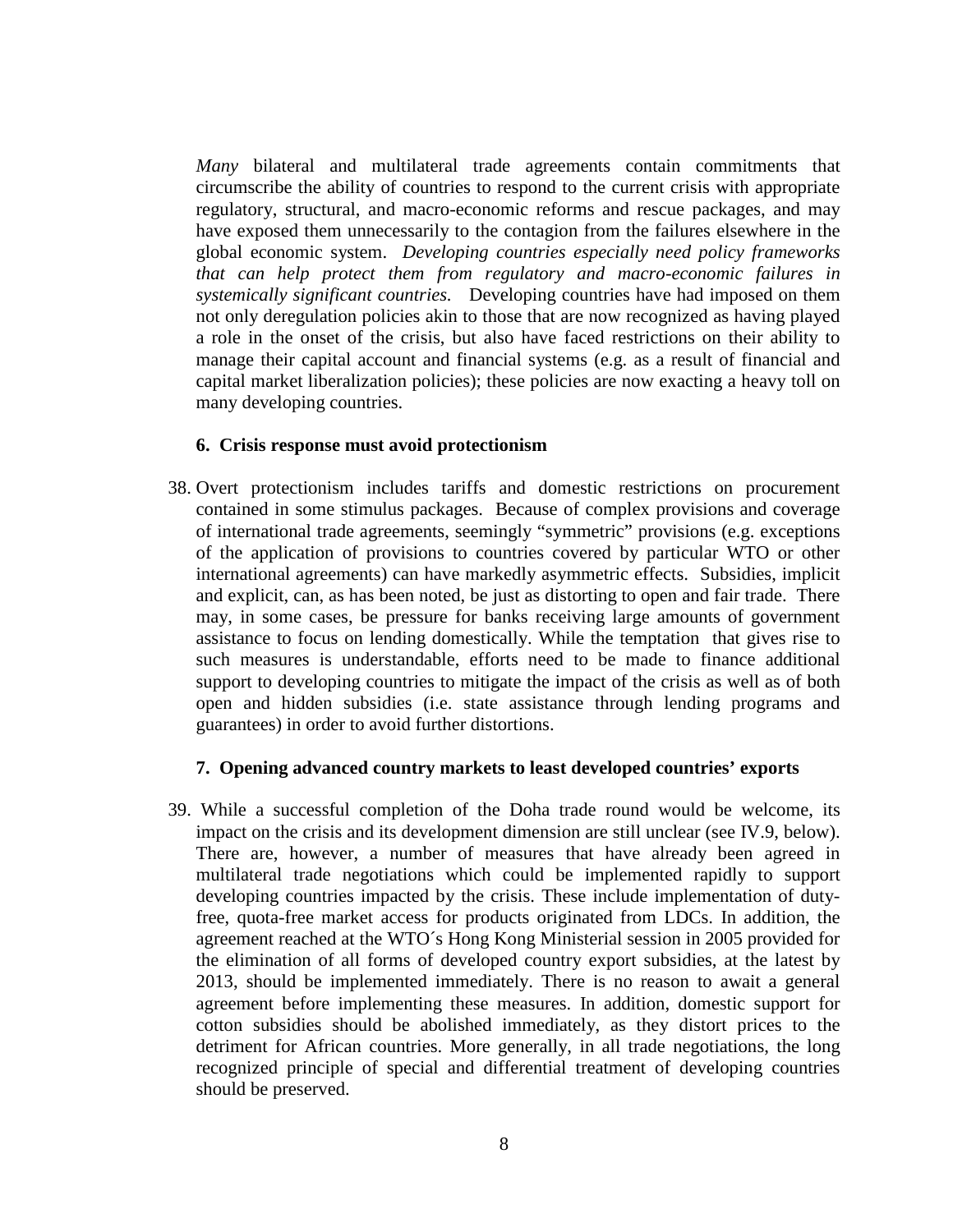### **8. Learning from Successful Policies to undertake Regulatory Reforms**.

- 40. The financial crisis is widely viewed to be the result of the failure of regulatory policies in the advanced industrial countries. While full regulatory reforms (discussed more extensively in section IV.6 below) will take time, it is imperative that work on regulatory reform begin now. The collapse in confidence in the financial system is widely recognized as central in the economic crisis; restoration of confidence will be central in the recovery. But it will be hard to restore confidence without changing the incentives and constraints facing the financial sector. *It is imperative that the regulatory reforms be real and substantive, and go beyond the financial sector to address underlying problems in corporate governance and competition policy, and in tax structures, giving preferential treatment to capital gains, that may provide incentives for excessive leverage.* While greater transparency is important, much more is needed than improving the clarity of financial instruments. Even if there had been full disclosure of derivative positions, their complexity was so great as to make an evaluation of the balance sheet position of the financial institutions extraordinarily difficult. Still, there is need for much greater transparency, including forbidding off balance sheet transactions and full expensing of employee stock options.
- 41. Well regulated economies have to be protected from competition from economies with inadequate or inappropriate regulatory systems. The problems of regulatory arbitrage and tax evasion are closely linked. Tax havens and financial centers in both developed and developing countries *that fail to meet basic standards of transparency, information exchange and regulation should be given strong incentives to reform their practices*, e.g. by restricting transactions between financial institutions in those jurisdictions and those in more highly regulated countries. Institutional arrangements for improving harmonisation and transparency should be strengthened, including the United Nations Committee of Experts on International Cooperation in Tax Matters as proposed in Paragraph 16 of the Doha Declaration. Also other international arrangements and conventions such as United Nations Convention against Corruption should also be strengthened.

## **9. Coordinating the Domestic and Global Impact of Government Financial Sector Support**

42. Government bail-outs have substantial redistributive consequences that must be analysed in assessing their impact on recovery. In addition, because of the urgency of the situation they often fail to observe principles of good governance and especially of democratic transparency. This may lead to the introduction of inappropriate incentives, as well as failure to recognise possible adverse effects on other countries, especially on developing countries that lack equivalent financial resources.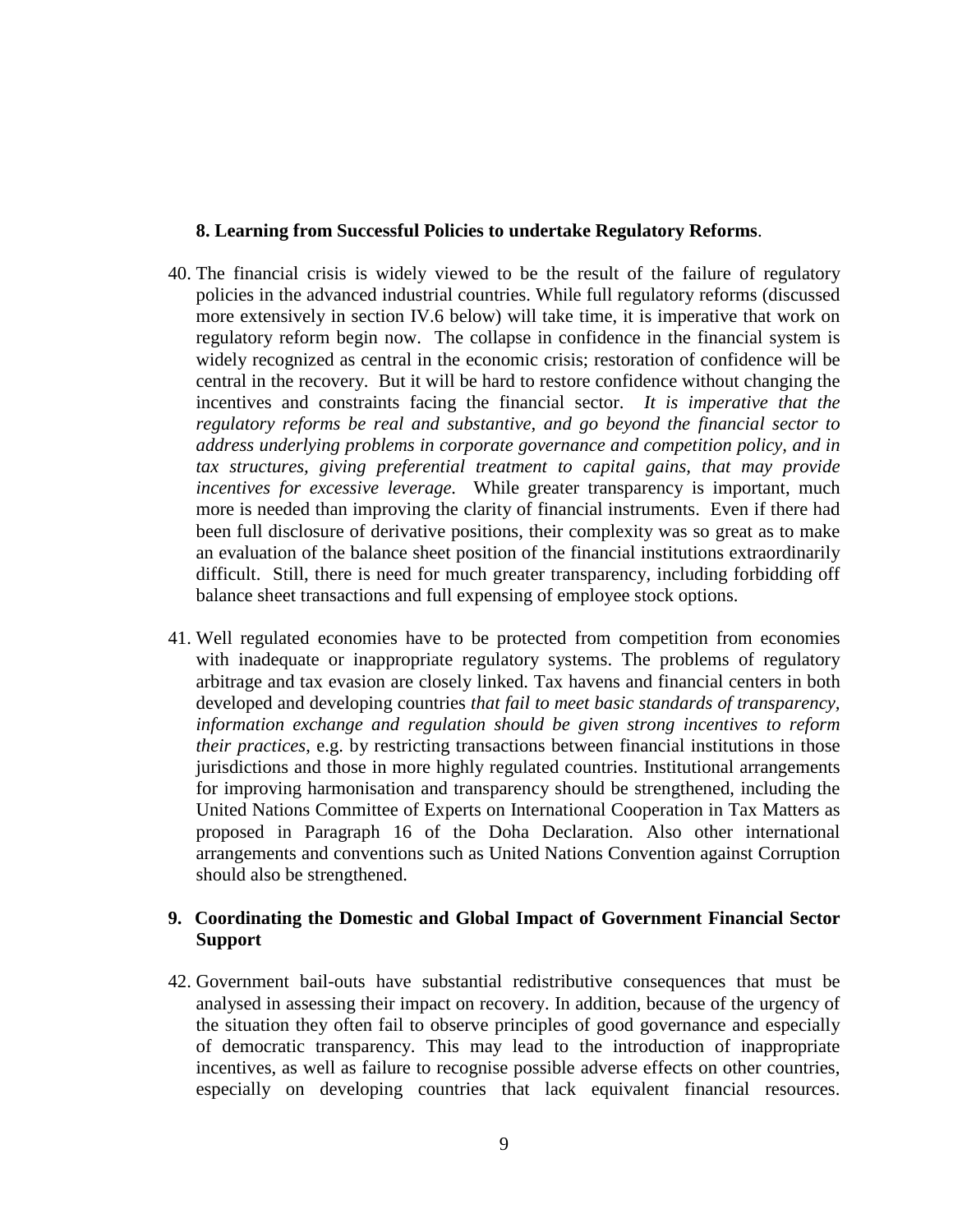Developed countries should undertake their financial support policies recognising that even symmetric policies can have asymmetric effects because guarantees by developing country governments are likely to be less meaningful than those by developed countries.

**43.** Failure to recognise these wider domestic and global consequences of financial support measures have often meant that the costs to the government and to developing countries have been higher than necessary. Funds have often been redistributed to those with higher incomes, and have created distorted incentives. Support measures for financial institutions that are implemented by Central Banks risk imposing high costs on the public purse, without adequate parliamentary oversight of appropriations. *Greater transparency on the part of all parties would facilitate a more effective response to the crisis.*

## **10. Improved coordination of global economic policies**

- 44. There is a need for substantial improvement in the coordination of global economic policy. Global economic integration has outpaced the development of the appropriate political institutions and arrangements for governance of the global economic system. Remedying this lacuna is a matter of urgency, discussed at greater length in section IV.3, but this will not happen overnight.
- 45. In the short term, there should be an appropriate mechanism within the United Nations System for independent international analysis on questions of global economic policy, including its social and environmental dimensions. Following the successful example of the Intergovernmental Panel on Climate Change (IPCC), a similar panel could be created to offer consultancy to the General Assembly and ECOSOC, but also to other international organizations to enhance their capacity for sound decision-making in these areas. At the same time, such a panel would contribute to foster a constructive dialogue and offer a regular venue for fruitful exchange between policy makers, the academic world and key international organisations. The panel should comprise well respected academics from all over the world, appropriately representing all continents, as well as representatives of international social movements. Being made up of outstanding specialists, the panel should be able to follow, analyse and assess long-term trends, key developments and major dynamics for global change affecting all people around the globe, identify problems in the global economic and financial architecture, and jointly provide options for coherent international action and recommendations for political decisionmaking processes.

## **IV. Agenda for Systemic Reforms**

46. There is an equally important agenda of deeper systemic reforms to the international system, that should begin now, if we recovery is to be sustainable.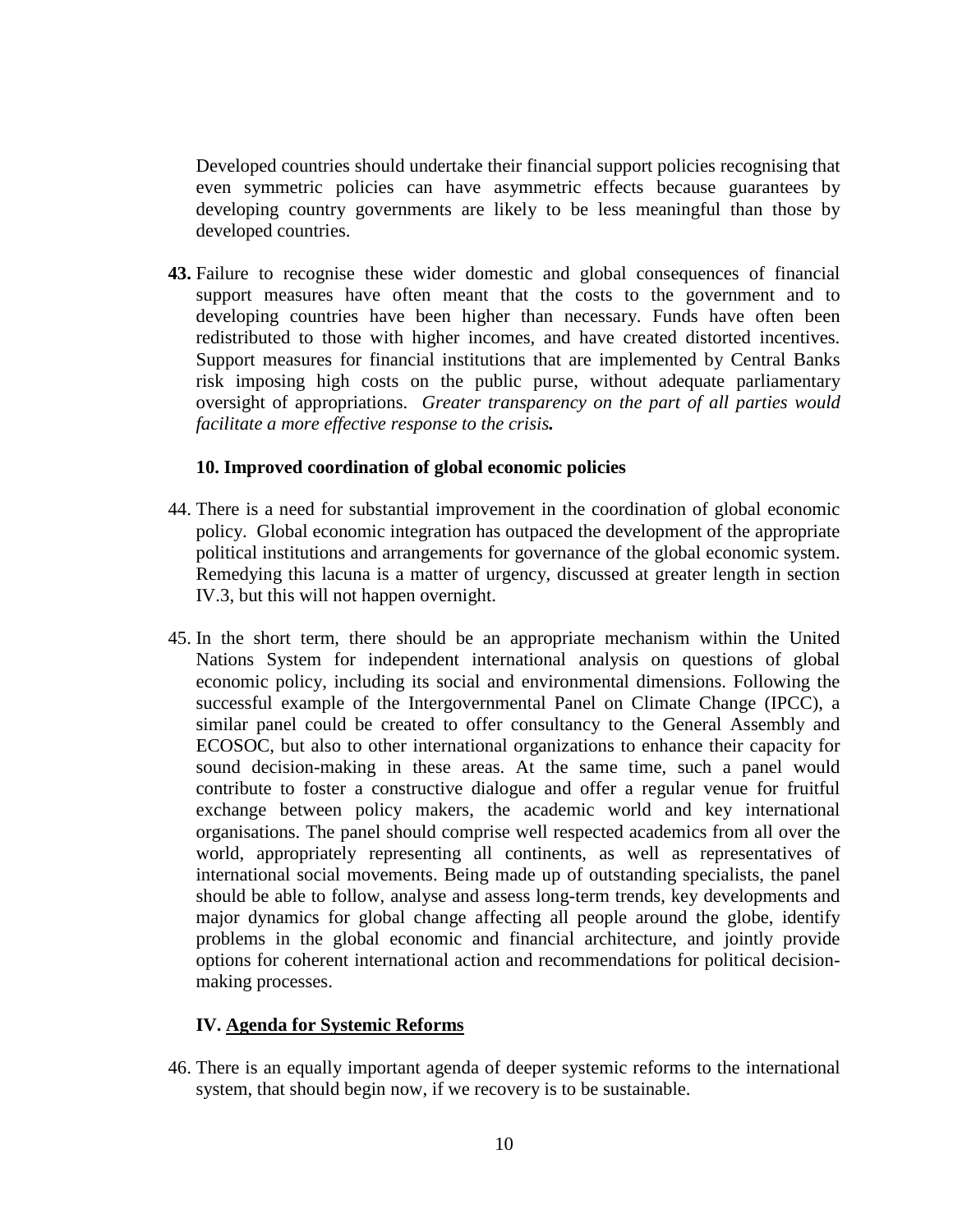### **1. A New Global Reserve System**

47. The global imbalances which played an important role in this crisis can only be addressed if there is a better way of dealing with international economic risks facing countries than the current system of accumulating international reserves. Indeed, the magnitude of this crisis and the inadequacy of international responses may motivate even further accumulations. Inappropriate responses by some international economic institutions in previous economic crises have contributed to the problem, making reforms of the kind described here all the more essential. To resolve this problem *a new Global Reserve System—*what may be viewed as a greatly expanded SDR, with regular or cyclically adjusted emissions calibrated to the size of reserve accumulations—could contribute to global stability, economic strength, and global equity. Currently, poor countries are lending to the rich reserve countries at low interest rates. The dangers of a single-country reserve system have long been recognized, as the accumulation of debt undermines confidence and stability. But a two (or three) country reserve system, to which the world seems to be moving, may be equally unstable. The new Global Reserve System is feasible, non-inflationary, and could be easily implemented, including in ways which mitigate the difficulties caused by asymmetric adjustment between surplus and deficit countries.

#### **2. Reforms of the Governance of the International Financial Institutions**

- 48. There is a growing international consensus in support of reform of the governance, accountability, and transparency in the Bretton Woods Institutions and other nonrepresentative institutions that have come to play a role in the global financial system, such as the Bank for International Settlements, its various Committees, and the Financial Stability Forum. These deficiencies have impaired the ability of these institutions to take adequate actions to prevent and respond to the crisis, and have meant that some of the policies and standards that they have adopted or recommended disadvantage developing countries and emerging market economies. Major reforms in the governance of these institutions, including those giving greater voice to developing countries and greater transparency are thus necessary.
- 49. The reform of the World Bank's governance structure should be completed swiftly. For the second stage of the reform, focussing on the realignment of shares, three criteria could be taken into account: economic weight, contribution to the development mandate of the World Bank (for example, measured in terms of contributions to IDA and trust funds), and the volume of borrowing from the Bank.
- 50. For the IMF, serious consideration should be given to restoration of the weight of basic votes and the introduction of double or multiple majority voting.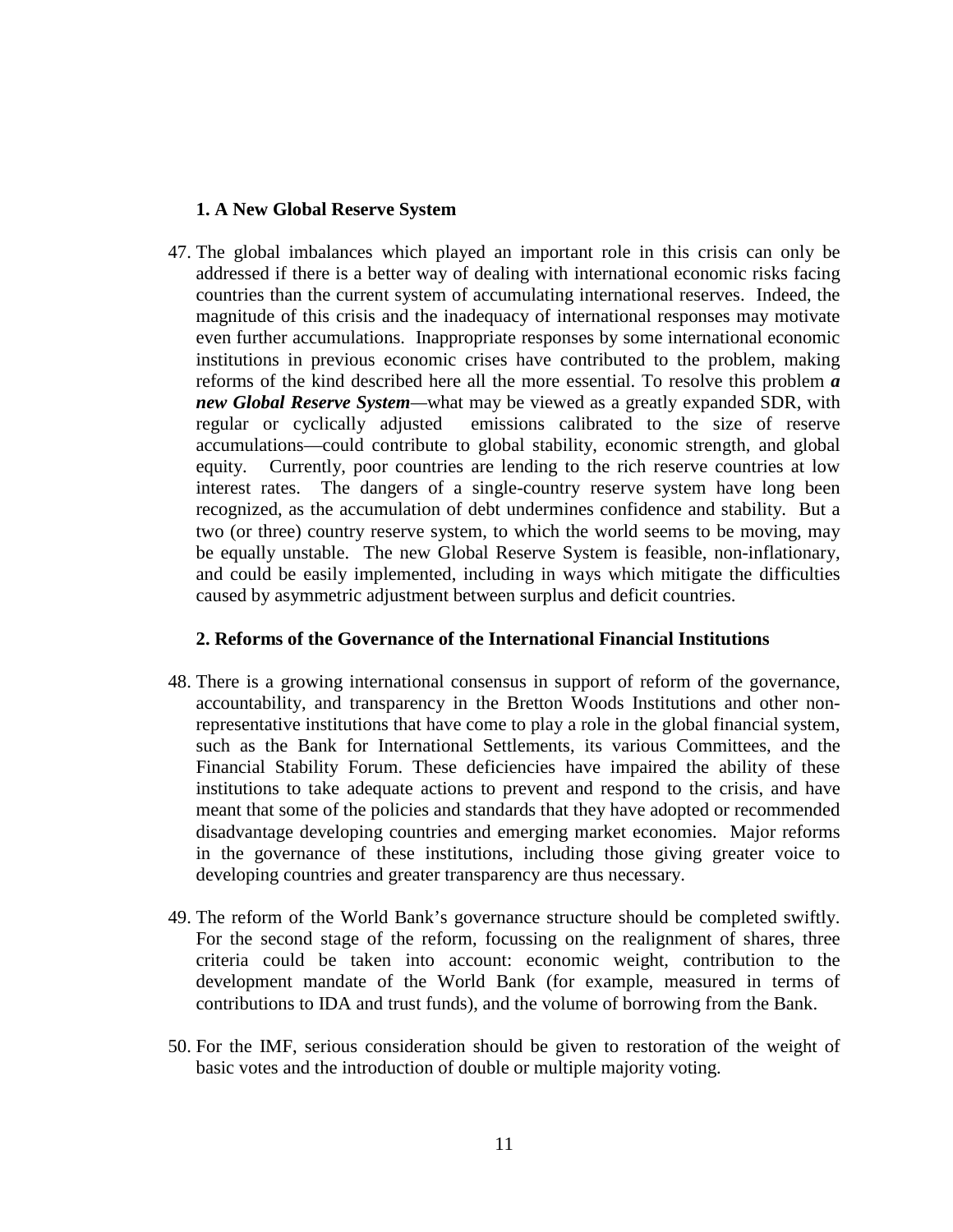51. Elections of the leaders of the World Bank and the International Monetary Fund should take place under an open democratic process.

### **3. A Global Economic Coordination Council**.

52. A globally representative forum to address areas of concern in the functioning of the global economic system in a comprehensive way must be created. At a level equivalent with the General Assembly and the Security Council, such a Global Economic Council should meet annually at the Heads of State and Government level to assess developments and provide leadership in economic, social and ecologic issues. It would promote development, secure consistency and coherence in the policy goals of the major international organisations and support consensus building among governments on efficient and effective solutions for issues of global economic, governance. Such a Council could also promote accountability of all international economic organizations, identify gaps that need to be filled to ensure the efficient operation of the global economic and financial system, and help set the agenda for global economic and financial reforms. It would be supported intellectually by the work of the International Panel discussed in III.10. Representation would be based on the constituency system, and designed to ensure that all continents and all major economies are represented. At the same time, its size should be guided by the fact that the council must remain small enough for effective discussion and decision making All important global institutions, such as the World Bank, IMF, WTO, ILO and members of the UN Secretariat dealing with economic and social issues would provide supporting information and participate in the Council. It could thus provide a democratically representative alternative to the G-20.

#### **4. Better and more balanced surveillance**.

53. The surveillance of economic policies should be especially focused on systemically significant countries, those whose bad performance is most likely to have global consequences. Such surveillance should focus not just on inflation, but on unemployment, financial stability, systemic stability related to the presence of built in stabilizers or destabilizers, and systems of social protection.

## **5. Reforming Central Bank Policies to promote Development**

54. Whereas price stability is desirable in support of growth and financial stability, it is not sufficient. Central Banks should therefore aim to ensure price stability in the context of delivering long-term sustainable growth, while being sensitive to the risks to financial stability, capital flows and exchange rates. Central banks also need to give consideration to financial market and asset price developments. This may entail Central Banks using a wider range of instruments, including prudential instruments. A distinction may need to be made between the roles of Central Banks in maintaining financial stability under normal circumstances and during crisis periods. Central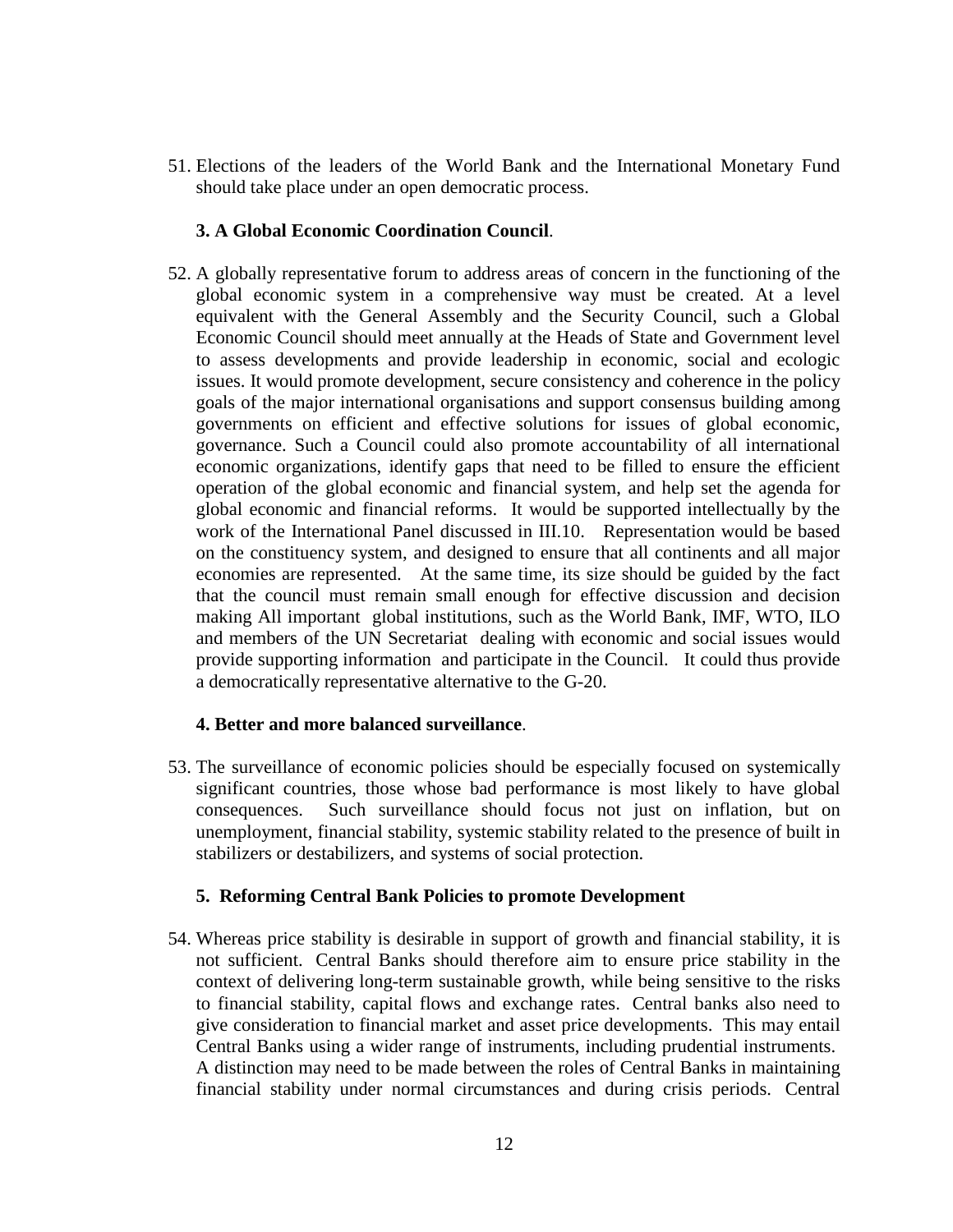Bank governance arrangements may need to differ depending on their precise role. In particular, in any actions which may impose serious risks on a country's fiscal position, such as those now being implemented in many countries as part of financial institution resolutions, should be subject to coordination.

#### **6. Financial Market Policies**

- 55. Financial policies, including regulation, have as their objective not only ensuring the safety and soundness of financial institutions and stability of the financial system, but protection of bank depositors, consumers and investors and ensuring financial inclusion - such as access to all banking services including credit, and the provision of financial products which help individuals and families manage the risks they face and gain access to credit at reasonable terms. It is also imperative to make sure that the sector is competitive and innovative.
- 56. Financial institutions have been allowed to grow to be too big to fail, imposing enormous risk on the global economy. And while there has been innovation, too much of the innovation was aimed at regulatory, tax, and accounting arbitrage, and too little at meeting the real needs of ordinary citizens. Too little was done to help developing countries and ordinary homeowners manage the risks which they face, with consequences that have been repeatedly apparent. Financial regulation must be designed so as to enhance meaningful innovation that improves risk management and capital allocation.
- 57. The current crisis has made it apparent that there are large gaps and deficiencies in the regulatory structures in place in many systemically significant countries. It is also apparent that while effective regulatory system must be national there must be some global regulatory framework to establish minimum national standards and also govern the global operations of systemical relevant global financial institutions. The Report of the Commission will identify a number of key aspects of regulatory reform, emphasizing the need for deep and pervasive reforms and highlighting the risks of merely cosmetic changes in regulations. The following items are among the key aspects of needed reform.

## **(***a) Financial Product Safety*

58. Sustainable recovery will depend on appropriate regulations (across countries, products, and institutions). Regulations should be based on what things are, not what they are called, i.e. insurance products should be regulated the same way, whether called insurance or not. Financial regulators should be mandated to ascertain the safety and appropriate use of various financial instruments and practices, including through the creation of a Financial Products Safety Commission.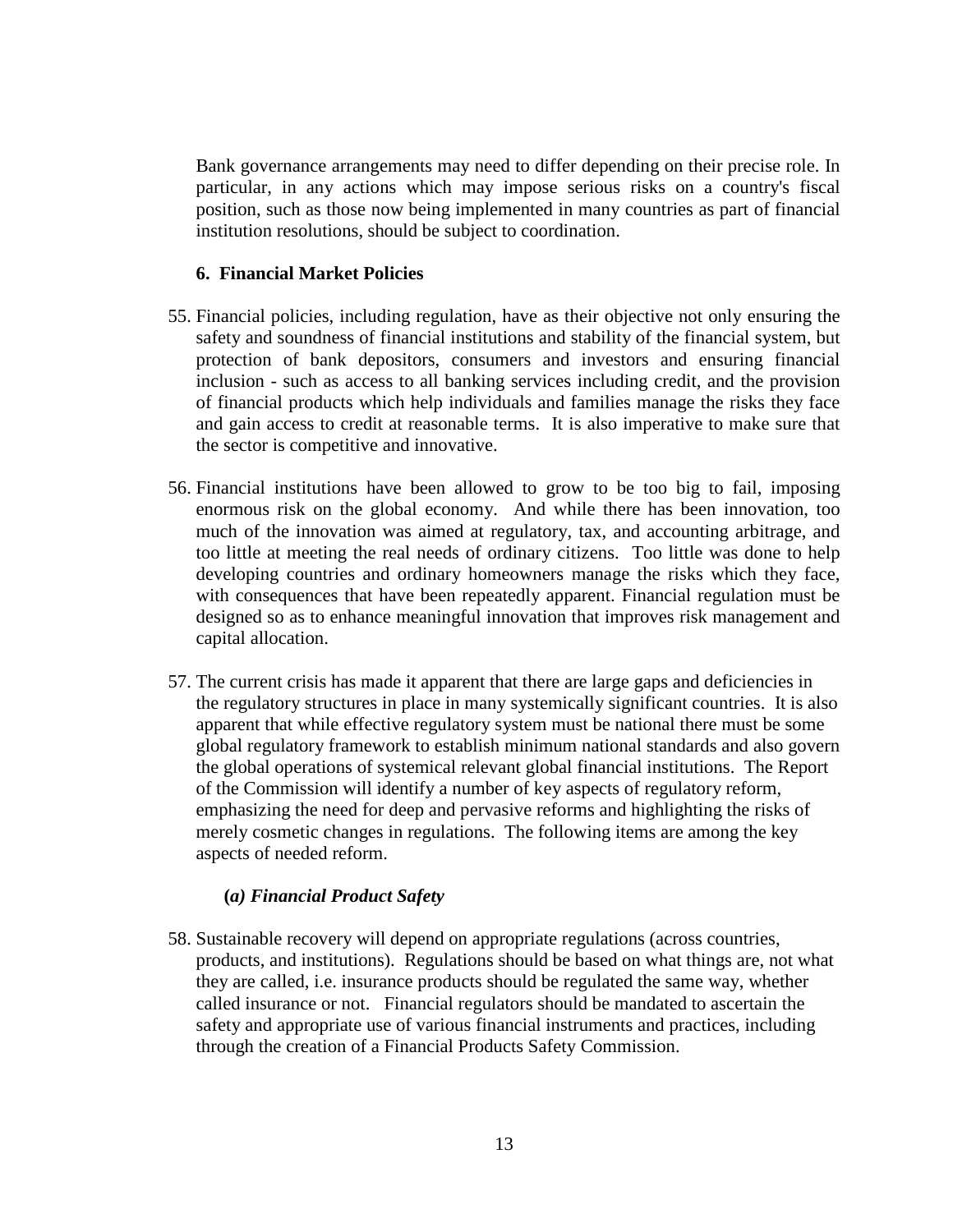59. Core depository institutions should be restricted from undertaking excessively risky activities and tightly regulated. There also needs to be close oversight over all highly levered and all systemically significant institutions. But there should be oversight over all financial institutions. Institutions can quickly change into systemically significant*.*

#### **(***b) Comprehensive Application of Financial Regulation*

- 60. The fact that correlated behavior of a large number of institutions, each of which is not systemically significant, can give rise to systemic vulnerability makes oversight of all institutions necessary. There needs to be tighter regulation of incentives, especially in the core institutions; part of the current problem is a result of distorted incentives which encouraged short sighted and excessively risky behavior. It may be easier to regulate incentives than every manifestation of perverse incentives. There need to be restrictions on leverage, with automatic countercyclical capital adequacy and/or provisioning requirements*.*
- 61. Although the activities of private investment funds, equity funds and hedge funds did not trigger the financial crisis, their regulation is not globally uniform, creating the potential for regulatory arbitrage and the potential for gaps in regulation. Funds should be registered in the countries of their operations and provide appropriate regulation to regulatory authorities. In addition, banks must define limits for transactions with hedge funds.
- 62. There should be no retreat from mark to market accounting for institutions with shortterm funding in order to provide full transparency for investors and regulators. Other institutions may be encouraged to supplement mark-to-market accounting with valuations that are more appropriate to the maturity of their liabilities. In addition, steps should be taken to enforce transparency norms and public accountability for all public companies.

#### **(***c) Regulation of derivatives trading*

- 63. The large scale use of unregulated, unsupervised OTC derivatives has resulted in undue complexity, opacity, and mis-pricing of these instruments, and facilitated capital avoidance by financial institutions. These practices have weakened our financial system significantly and made resolution of failing firms extremely difficult.
- 64. Where appropriate steps should be take to develop regulated exchanges for trading standardized contracts of systemically significant derivative contracts, with the associated regulatory restrictions including limits on non-commercial traders. Regulations should insure that derivative instruments are held on balance sheets, valued at independently audited real transaction prices, with appropriate capital provisioning, and clarity of purpose. The use of over the counter contracts by core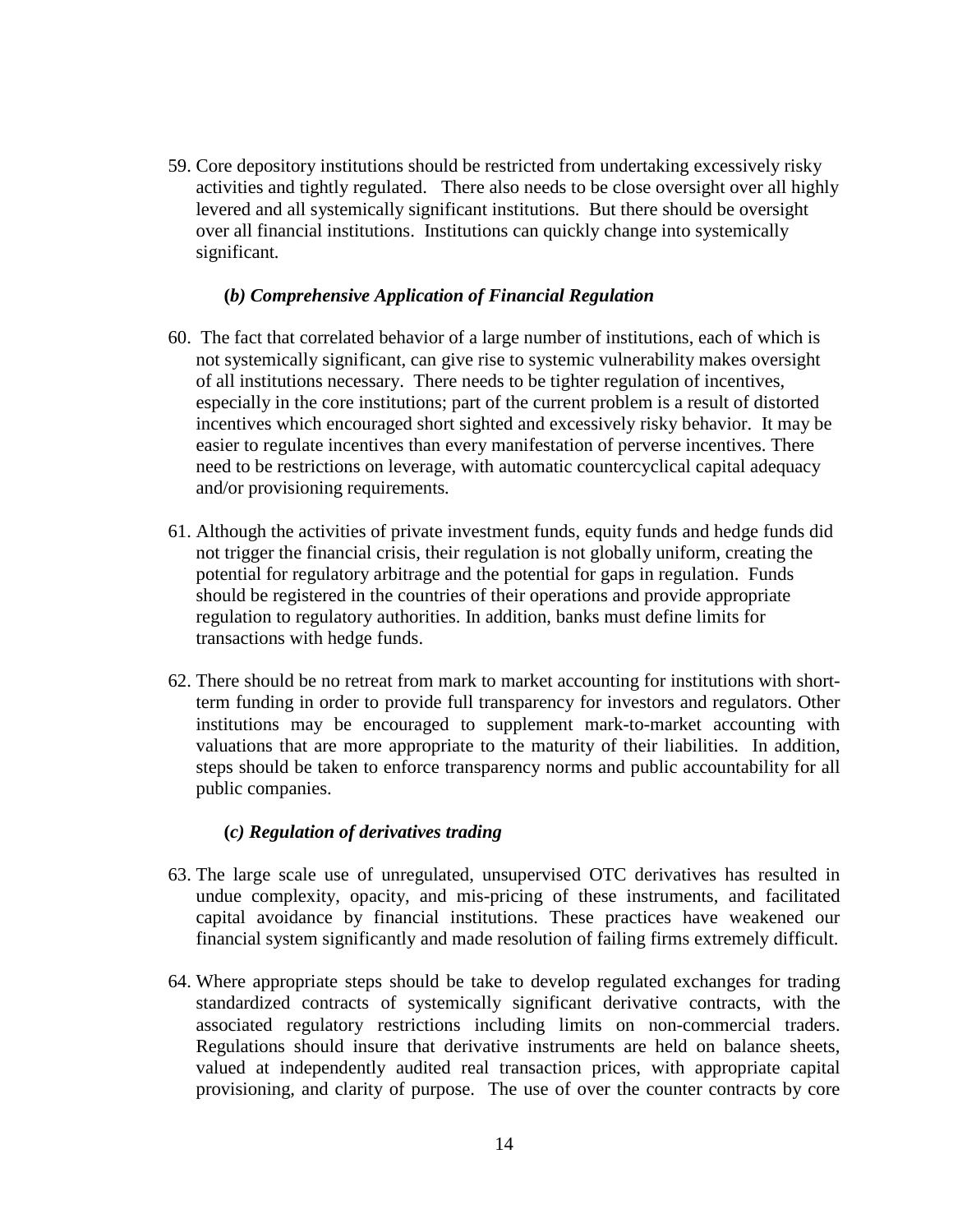institutions should, in general, be discouraged, but whenever used, there should be ample and adequate margin.

### **(***d) Regulation of Credit Rating Agencies*

65. Other needed reforms, including for Credit Rating Agencies and systems of information provision are addressed in an Appendix.

# **(***e) Towards global institutional arrangements for governing the global economy: a Global Financial Regulatory Authority; a Global Competition Authority.*

- 66. The Financial Stability Forum was created in the aftermath of the 1997-8 financial crisis in order to promote international financial stability, improve the functioning of financial markets and reduce the tendency for financial shocks to propagate from country to country, and to enhance the institutional framework to support global financial stability. It is now apparent that the reforms that it has proposed, although important, have not been sufficient to avoid major global financial instability. If it is to become the main instrument for the formulation of reforms of the global financial system it must take into consideration the importance of financial stability for the development of the real economy. In addition it must increase the representation of developing countries to adequately reflect the views and conditions in these countries and be made accountable to a democratically representative institution such as the Global Economic Coordination Council proposed above.
- 67. The development of financial institutions that are too big to fail has played an important role in the development of the crisis and has made the resolution of the crisis both difficult and costly, both for taxpayers and for the global economy. It is imperative not only that is adequate oversight of these large institution but that efforts be made to limit their size and the extent of their interactions, to limit the scope of systemic risk. This will require more effective global cooperation in financial and competition regulation. Movement towards this goal might be enhanced by taking steps to lay the groundwork for a Global Financial Regulatory Authority and a Global Competition Authority. With so many firms operating across borders, it is difficult to rely on national regulatory authorities. There may be large externalities generated by the action (or inaction) of national authorities. A potential, but partial, remedy to this difficulty is the proposal for a College of Supervisors to oversee systemically relevant global financial institutions. This could provide a basis for a more comprehensive Global Authority.

## **(***f) Host Country regulation of foreign subsidiaries*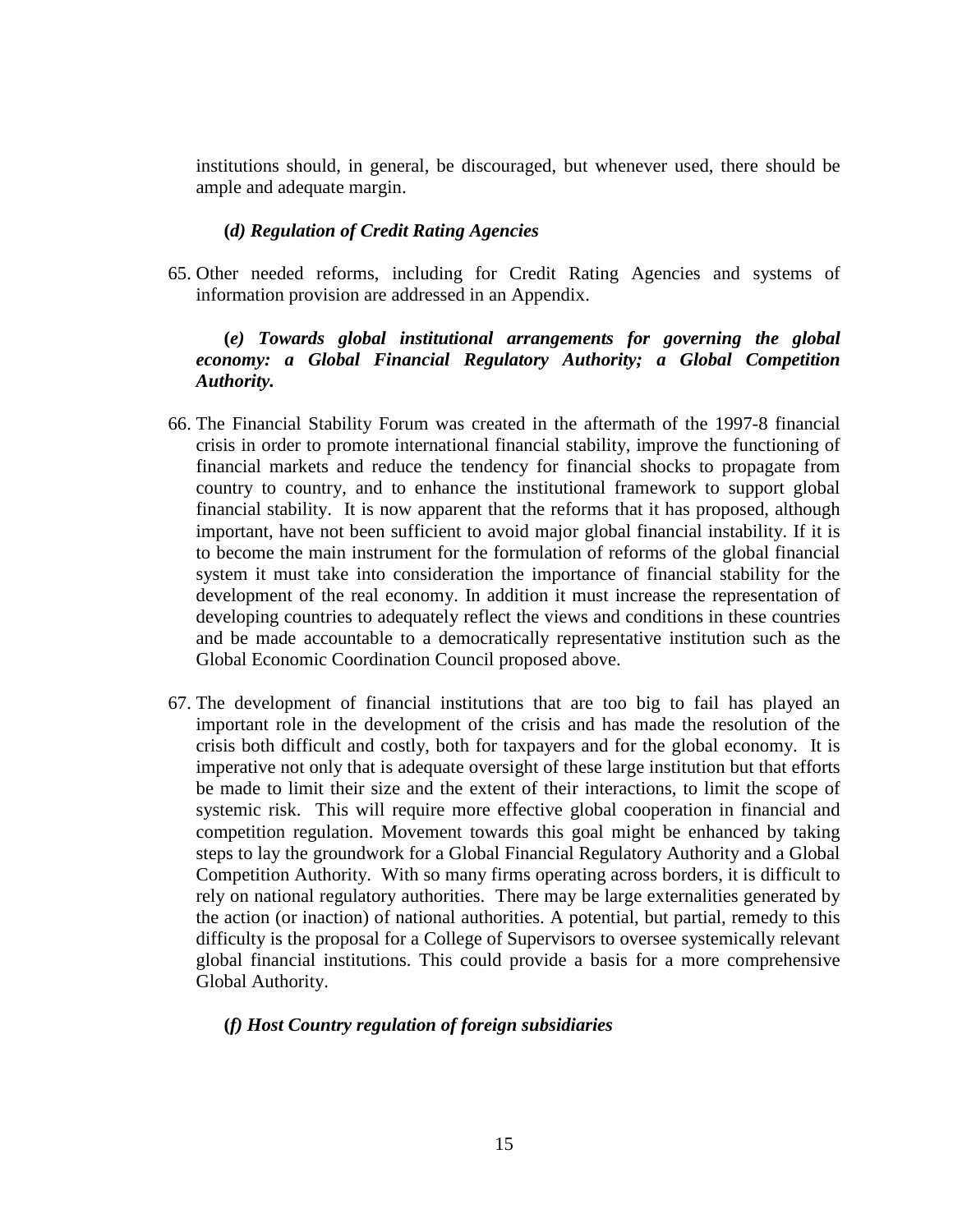68. In the absence of adequate global coordination, financial sector regulation will need to be based on the host country, not the home country, and may entail requiring the establishment of subsidiaries, rather than relying on branches.

### **(***g) Regulatory institutions*

69. While inadequate regulations are partly to blame for the current crisis, in some cases good regulations were not effectively applied and enforced. This highlights the need for reforms in regulatory structures, including reforms that make the possibility of regulatory capture less likely. The weaker is the system of global regulation, the more segmented will financial markets have to be to ensure global stability.

### **7. Support for Financial Innovations to Enhance Risk Mitigation**

70. The absence of global systems of risk bearing and the absence of—and in some cases resistance to—innovations that would facilitate efficient risk bearing, such as GDP indexed bonds and mortgage products which better manage the risks associated with home ownership must be remedied. Governments and the international financial institutions need to explore meaningful innovations that would enhance risk management and distribution and how markets might be encouraged to do a better job. In particular, while there have been some expansion in capital markets in domestic currencies in developing countries, developing countries still bear the brunt of exchange and interest rate fluctuations. IFI lending in (possibly baskets of) local currencies and the provision of exchange and interest rate cover might be important steps in improving international risk markets.

## **8. Mechanisms for handling Sovereign Debt Restructuring and Cross-border Investment Disputes**

- 71. There is an urgent need for renewed commitment to develop an equitable and generally acceptable Sovereign Debt Restructuring Mechanism, as a well as an improved framework for handling cross border bankruptcies. One way by which this might be done is through the creation of an independent structure, such as an International Bankruptcy Court. The United Nations Commission on International Trade Law provides a model that could be extended to the harmonization of national legislation on cross border disputes dealing with trade in financial services.
- 72. A number of countries may face difficulties in meeting their external debt commitments as the crisis worsens and debt rescheduling becomes more and more difficult due to an increase in creditors not represented in the Paris Club. The current crisis has already seen a number of bankruptcies of companies that operate across national borders, and their number is likely to increase. The absence of a formal mechanism for dealing with the impact of cross border bankruptcy and insolvency,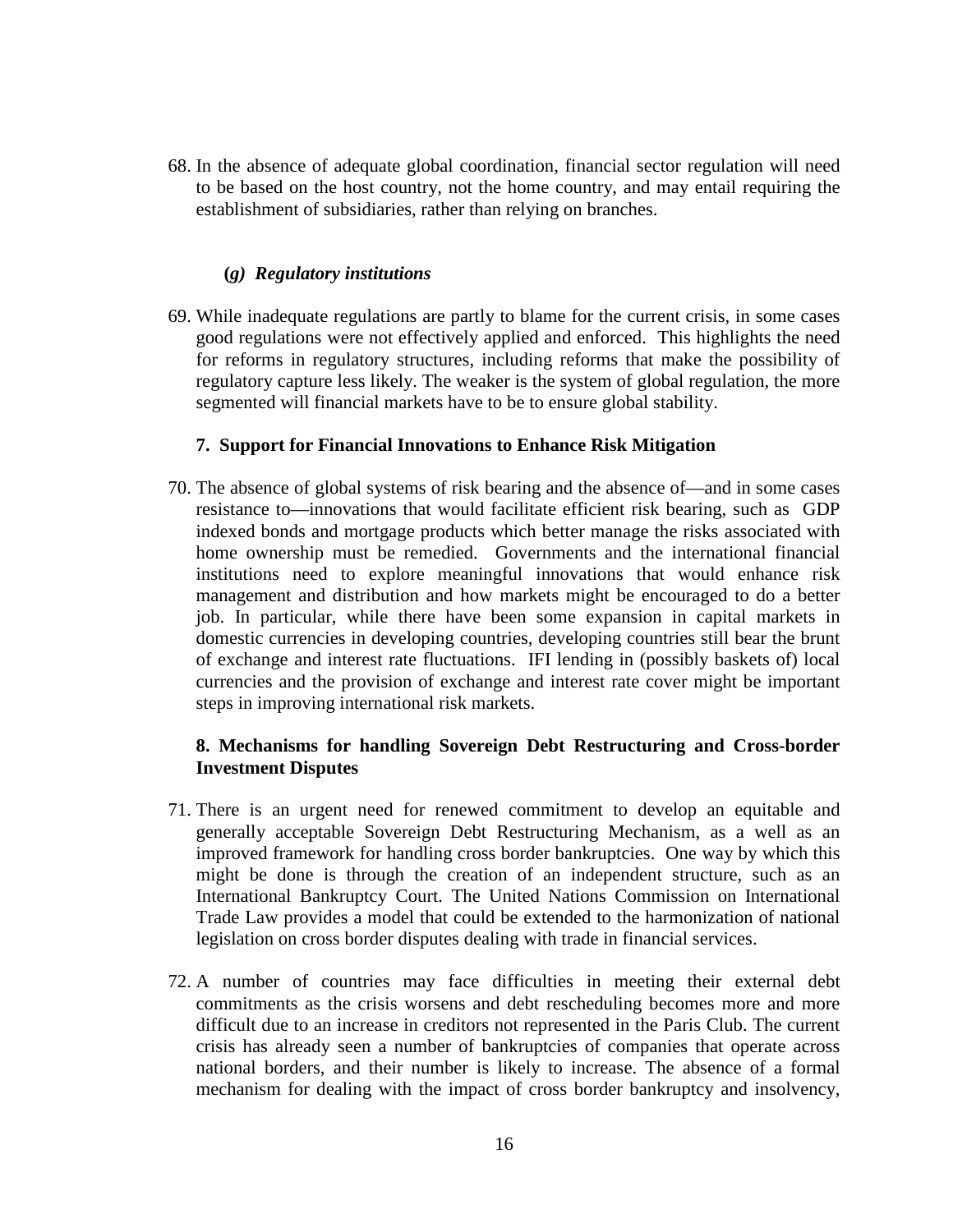especially when related to financial institutions, transmits the adverse economic effects to the global economy.

73. It is especially important to achieve a uniform approach to financial and investment disputes on bankruptcy and insolvency, given the fact that the regulations dealing with these matters included in bilateral free trade agreements often transcend existing multilateral treaties and national legislation.

## **9. Completion of a Truly Development-Oriented Trade Round**

74. There is a need for a true development round, to create an international trade regime which truly promotes growth in the developing countries. It is essential, that in all trade negotiations, the long recognized principle of special and differential treatment of developing countries be preserved.

## **10. More Stable and Sustainable Development Finance**

- 75. The need for more and more stable sources of finance for development, including for the investments needed to address the long run challenges of responding to climate change, and new institutions for disbursement of funds, is discussed in Section III.4 above.
- 76. In the absence of better systems of risk mitigation, it is especially important for developing countries to be wary of measures that expose them to greater risk and volatility, such as capital market liberalization. Developing countries should use all the tools at their disposal, price interventions, quantitative restrictions, and prudential regulations, in order to help manage international capital flows.
- 77. Market-driven international capital flows are of a magnitude and volatility that they can offset any formal mechanism to provide additional finance for development. Thus, an active management of foreign capital inflows will be required to ensure that they are supportive of government counter-cyclical policies. The Articles of Agreement of the International Monetary Fund provided to members the facility of controlling capital inflows and expressly excluded the use of Fund resources to meet imbalances resulting from capital account disequilibrium. The Fund should thus be encouraged to return to its first principles and support countries that attempt to manage external flows in support domestic counter cyclical policy.
- 78. The international community needs to explore a variety of mechanisms of *innovative finance*, including regular emissions of a new global reserves *(SDRs)*, revenues generated from the auction of global natural resources (such as ocean fishing rights and pollution emission permits), and international taxes (such as a carbon tax, which would simultaneously help address problems of global warming, or a financial